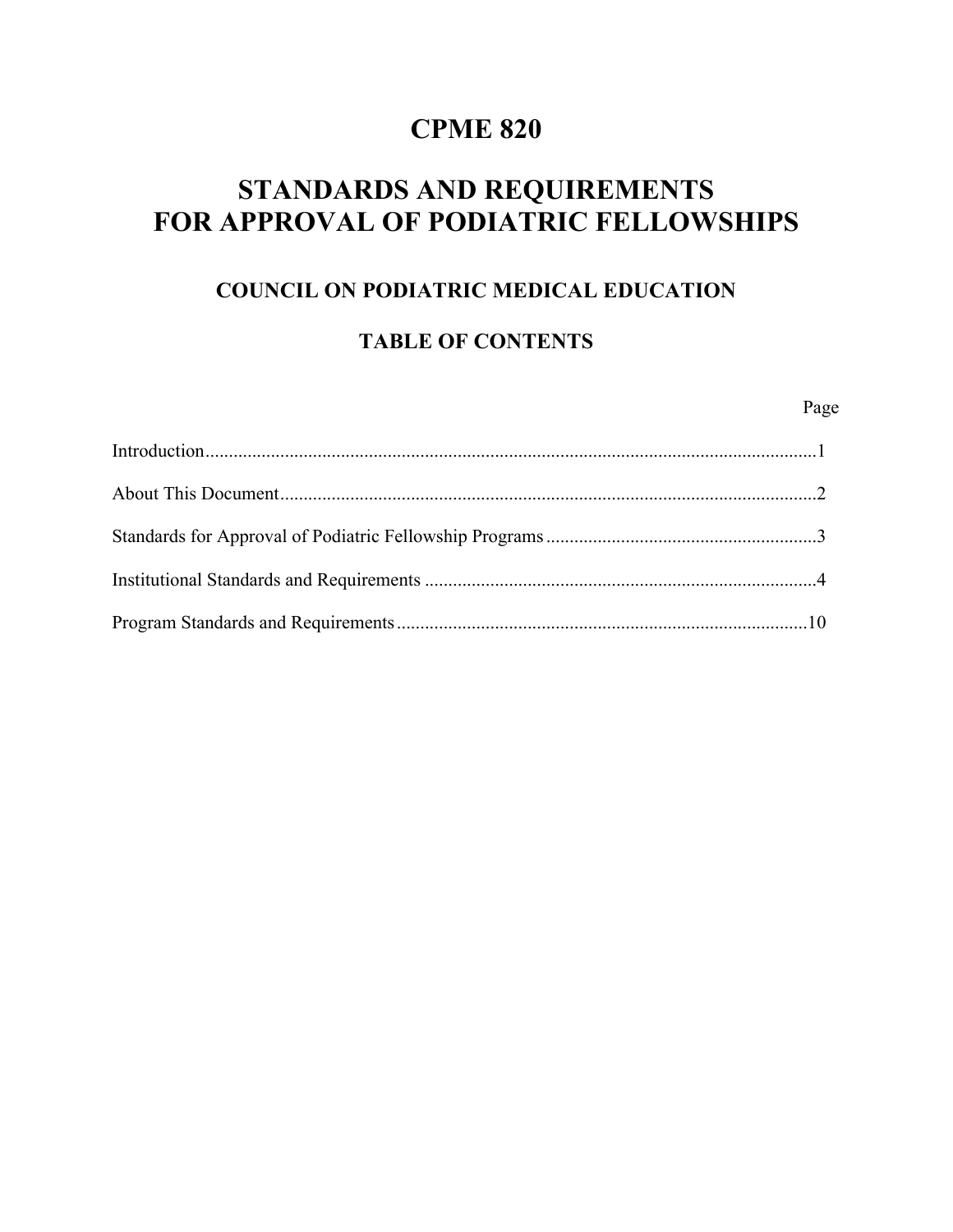# **INTRODUCTION**

The profession of podiatric medicine is the only independent practice profession that dedicates itself to the foot and ankle. The ever increasing body of medical knowledge necessitates the development of fellowships to facilitate the ability of highly trained professionals to continue the search for innovative and improved methods to prevent disease, promote health, and more effectively manage foot and ankle pathology.

A podiatric fellowship is an educational program that provides advanced knowledge, experience, and training in a specific content area within podiatric medical practice. Fellowships, by nature of their specific content concentration, seek to add to the body of knowledge through research and other collaborative scholarly activities.

Following four years of professional education, podiatric medical graduates complete at least two years of postdoctoral training. Podiatric fellowship education is a component in the continuum of the educational process, and as such occurs after completion of an approved residency.

The Council on Podiatric Medical Education (CPME) is an autonomous, professional accrediting agency designated by the American Podiatric Medical Association (APMA) to serve as the accrediting agency in the profession of podiatric medicine. The Council evaluates, accredits, and approves educational institutions and programs. The scope of the Council's approval activities extends to institutions throughout the United States and its territories and Canada.

The mission of the Council is to promote the quality of graduate education, postgraduate education, certification, and continuing education. By confirming these programs meet established standards and requirements, the Council serves to protect the public, podiatric medical students, and doctors of podiatric medicine.

The Council has been authorized by the APMA to approve institutions that demonstrate and maintain compliance with the standards and requirements in this publication. Podiatric fellowship approval is based on programmatic evaluation and periodic review by the Joint Residency Review Committee and the Council on Podiatric Medical Education.

Standards and requirements in this publication are divided into institutional standards and requirements and program standards and requirements. Under no circumstances may the standards and requirements for approval by the Council supersede federal or state law.

Prior to adoption, all Council policies, procedures, standards, and requirements are disseminated widely in order to obtain information regarding how the Council's community of interest may be affected.

The Council formulates and adopts its own procedures. These procedures are stated in CPME 830, *Procedures for Approval of Podiatric Fellowships*. This document, as well as CPME 820, may be obtained on the Council's website at [www.cpme.org](http://www.cpme.org/) or by contacting the Council office.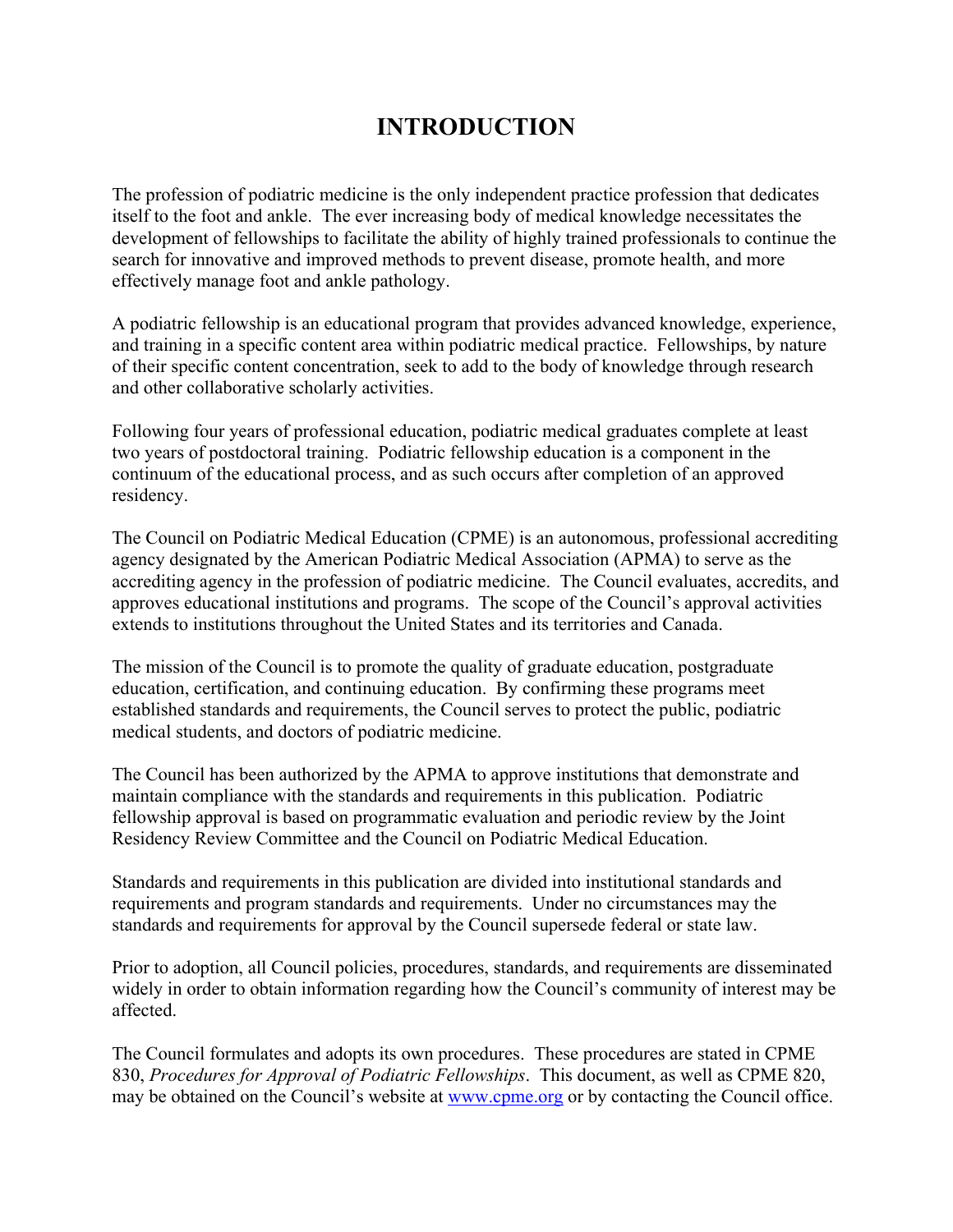# **ABOUT THIS DOCUMENT**

This publication describes the standards and requirements for approval of podiatric fellowship programs. The standards and requirements, along with the procedures for approval, serve as the basis for evaluating the quality of the educational program offered by a sponsoring institution and holding the institution and program accountable to the educational community, podiatric medical profession, and the public.

The **standards** for approval of fellowship programs serve to evaluate the quality of education. These standards are broad statements that embrace areas of expected performance on the part of the sponsoring institution and the fellowship program. Compliance with the standards ensures good educational practice in the field of podiatric medicine and surgery and thus enables the Council to grant or confirm approval.

Related to each standard is a series of specific **requirements**. Compliance with the requirements provides an indication of whether the broader educational standard has been satisfied. During an on-site evaluation of a fellowship program, the evaluation team gathers detailed information about whether these requirements have been satisfied. Based upon the extent to which the requirements have been satisfied, the Council determines the compliance of the sponsoring institution and the fellowship program with each standard. In the requirements, the verb "shall" is used to indicate conditions that are imperative to demonstrate compliance.

The **guidelines** are explanatory materials for the requirements. Guidelines are used to indicate how the requirements either must be interpreted or may be interpreted to allow for flexibility, yet remain within a consistent framework. The following terms are used within the guidelines:

- The verbs "must" and "is" indicate how a requirement is to be interpreted, without fail. The approval status of a fellowship program is at risk if noncompliance with a "must" or an "is" is identified.
- The verb "should" indicates a desirable, but not mandatory, condition.
- The verb "may" is used to express freedom or liberty to follow an alternative.

Throughout this publication, the use of the terms "institution" and "program" is premised on the idea that the program exists within and is sponsored by an institution.

 $\mathfrak{D}$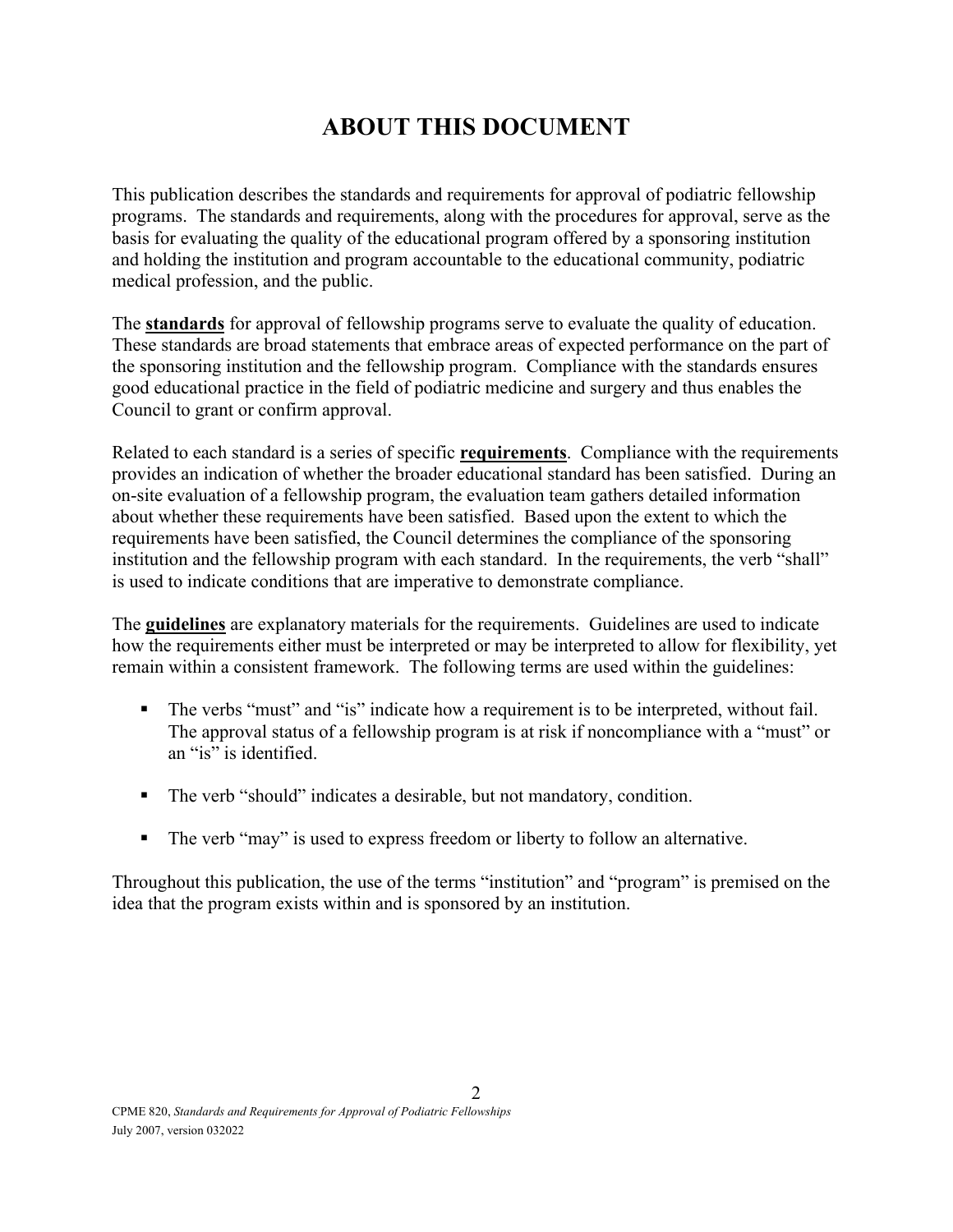# **STANDARDS FOR APPROVAL OF PODIATRIC FELLOWSHIP PROGRAMS**

Standards 1.0 - 7.0 pertain to all fellowship programs for which initial or continuing approval is sought. These standards relate to essential elements in fellowship programs concerning sponsorship, administration, and program development and assessment.

### **INSTITUTIONAL STANDARDS:**

- *1.0 The sponsorship and control of a podiatric fellowship program are under the specific administrative responsibility of a healthcare institution that develops, implements, and monitors the fellowship program.*
- *2.0 The sponsoring institution ensures the availability of appropriate facilities and resources for fellowship training.*
- *3.0 The sponsoring institution formulates, publishes, and implements policies affecting the fellow.*
- *4.0 The sponsoring institution reports to the Council on Podiatric Medical Education regarding the conduct of the fellowship program in a timely manner and at least annually.*

## **PROGRAM STANDARDS:**

- *5.0 The program has a well-defined administrative organization with clear lines of authority and a qualified faculty.*
- *6.0 The program has appropriate goals and objectives that are comprehensive in addressing the body of scientific knowledge underlying the fellowship and from which a curriculum of at least 12 months duration is derived and implemented. Curricular components of the program demonstrate consistency with the stated goals and objectives to impart specific knowledge and values and develop specific skills to produce highly trained professionals to continue the search for innovative and improved methods to prevent disease, promote health, and more effectively manage foot and ankle pathology.*
- *7.0 The fellowship program conducts appropriate evaluation, remediation, and self-assessment processes.*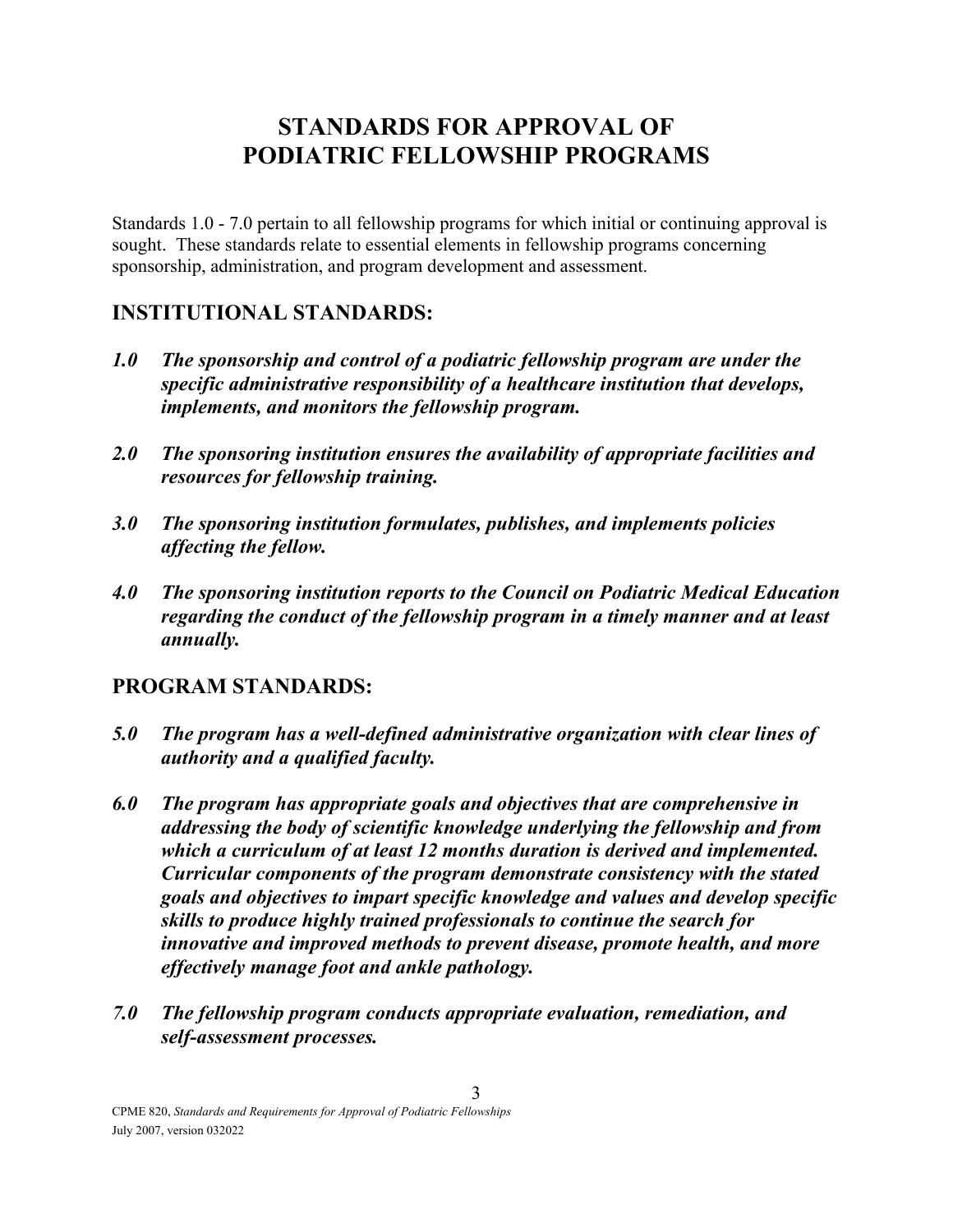# **INSTITUTIONAL STANDARDS AND REQUIREMENTS**

### *1.0 The sponsorship and control of a podiatric fellowship program are under the specific administrative responsibility of a healthcare institution(s) that develops, implements and monitors the fellowship program.*

**1.1 The sponsor shall be a hospital or academic health center. Hospital facilities shall be provided under the auspices of the sponsoring institution or through an affiliation with an accredited institution(s) where the affiliation is specific to fellowship training.** 

A college or school of podiatric medicine may co-sponsor a fellowship with a hospital and/or academic health center but cannot be the sole sponsor of the program. A surgery center may co-sponsor a fellowship with a hospital and/or academic health center but cannot be the sole sponsor of the program.

Institutions that co-sponsor a fellowship must define their relationship to each other to delineate the extent to which financial, administrative, and teaching resources are to be shared. The document defining the relationship between the co-sponsoring institutions and the fellow contracts must describe arrangements established for the fellowship program and the fellow in the event of dissolution of the co-sponsorship.

- **1.2 The sponsor or, in the case of a cosponsorship, one of the sponsors shall be accredited by the Joint Commission on the Accreditation of Healthcare Organizations or the American Osteopathic Association.**
- **1.3 The sponsoring institution shall formalize all arrangements with affiliated institutions and/or facilities by means of written agreements that clearly define the roles and responsibilities of each institution and/or facility involved.**

When training is provided at a secondary institution or facility, the participating institutions must indicate their respective training commitments through a memorandum of understanding or contract that is reaffirmed at least once every five years. This document must:

- Acknowledge the affiliation and delineate financial support (including fellow liability) and educational contributions of each training site.
- Be signed and dated by the chief administrative officer of each participating institution or facility.
- Be forwarded to the program director.

If the program director does not participate actively at the affiliated institution or facility, or if a significant portion of the program is conducted at the affiliated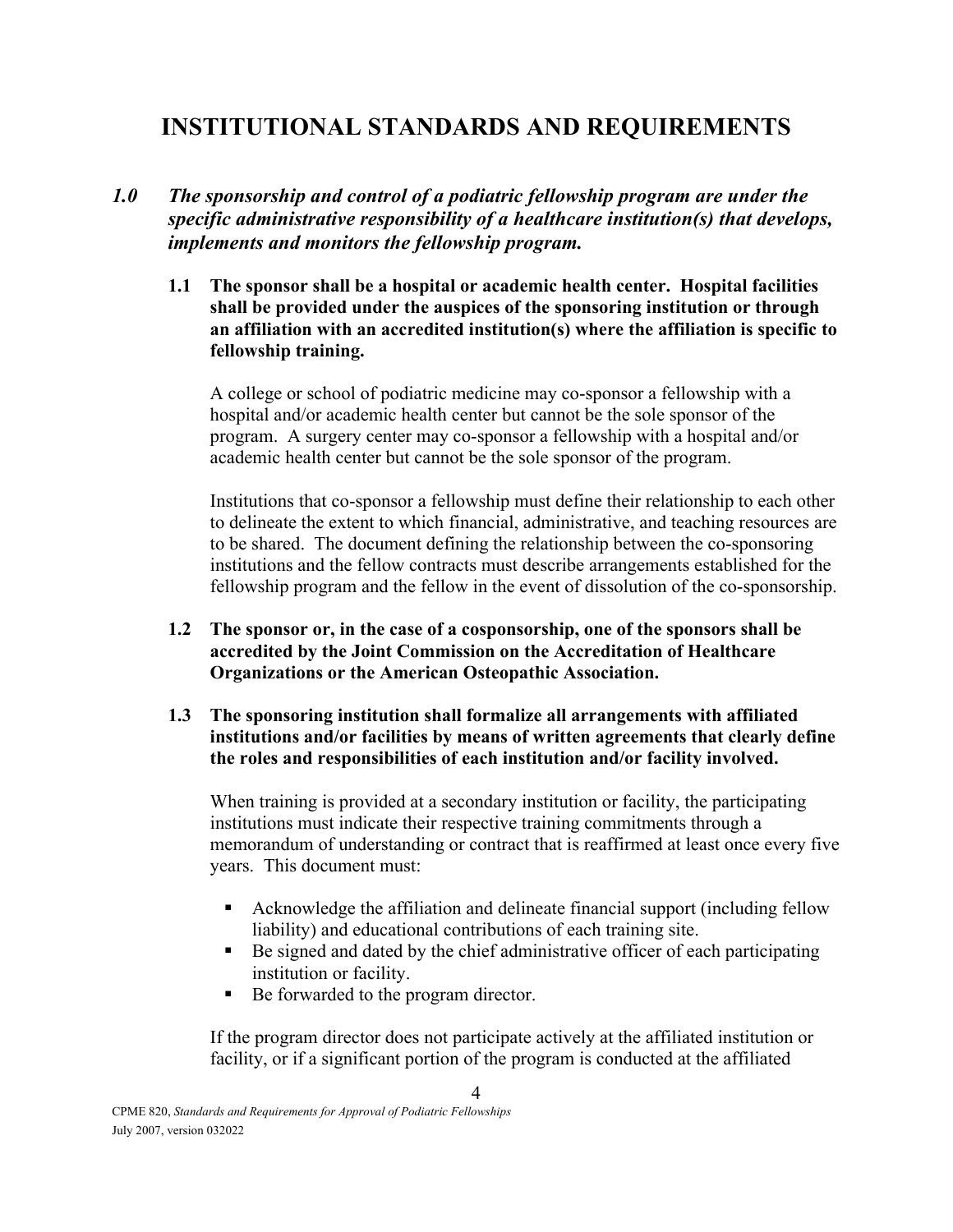institution or facility, an on-site coordinator must be designated formally to ensure appropriate conduct of the program at this training site.

### *2.0 The sponsoring institution ensures the availability of appropriate facilities and resources for fellowship training.*

**2.1 The sponsoring institution shall ensure that the physical facilities, equipment, and resources of the primary and affiliated training site(s) are sufficient to permit achievement of the stated goals and objectives of the fellowship program.**

The physical plant must be well maintained and properly equipped to provide an environment conducive to teaching, learning, and providing patient care. Adequate patient treatment areas, adequate training resources, and a health information management system must be available for fellowship training.

The sponsoring institution must be in operation for at least 12 months before submitting an application for approval to assure that sufficient resources are available for the fellowship program. The institution must have an active podiatric service for at least 12 months prior to submitting an application for approval.

#### **2.2 The sponsoring institution shall afford the fellow ready access to adequate library resources, including a diverse collection of current podiatric and nonpodiatric medical texts and other pertinent reference resources (i.e., journals and audiovisual materials/instructional media).**

Library resources should be located on-site or within close geographic proximity to the institution(s) at which the fellow is afforded training. Library services must include the electronic retrieval of information from medical databases.

#### **2.3 The sponsoring institution shall afford the fellow ready access to adequate information technologies and resources.**

Computer hardware, software, and related resources must be readily available and utilized to further the fellow's training.

- **2.4 The sponsoring institution shall afford the fellow ready access to adequate office and study spaces at the institution(s) in which fellowship training is primarily conducted.**
- **2.5 The sponsoring institution shall provide adequate support staff to ensure efficient administration of the fellowship program.**

5

The institution must ensure that neither the program director nor the fellow assumes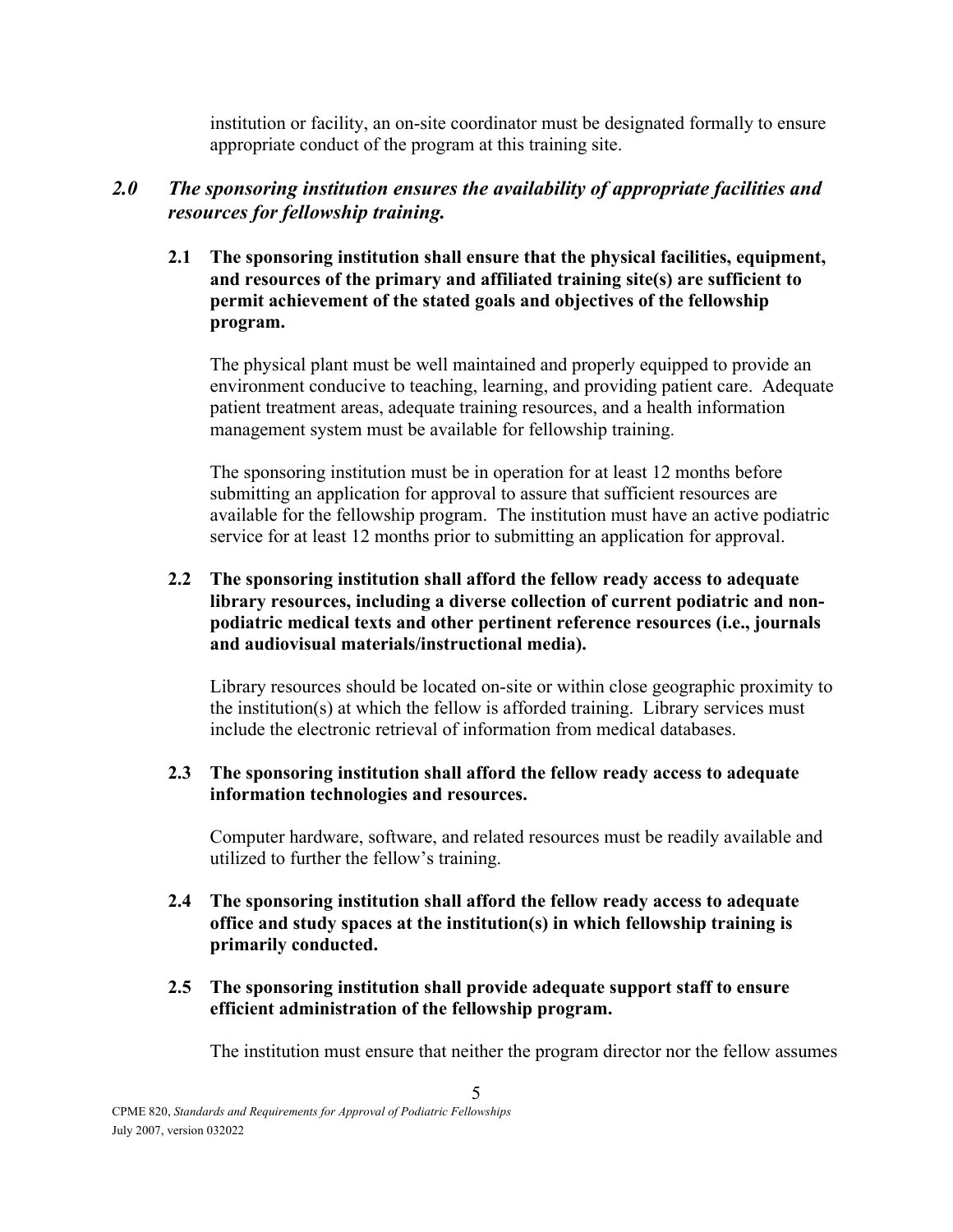the responsibility of clerical personnel. The institution must ensure that the fellow does not assume the responsibilities of nurses, podiatric medical assistants, or operating room or laboratory technicians.

### *3.0 The sponsoring institution formulates, publishes, and implements policies affecting the fellow.*

- **3.1 The sponsoring institution shall utilize a fellowship selection committee to interview and select prospective fellow(s). The committee shall include the program director and individuals who are active in the fellowship program.**
- **3.2 The sponsoring institution shall develop and make public recruitment, selection, and retention criteria and procedures that assure nondiscriminatory treatment of all applicants.**

**The sponsoring institution shall publish a mechanism for the resolution of allegations of sexual harassment from program candidates and fellows. The mechanism shall ensure due process to all individuals involved. The sponsoring institution shall ensure that the mechanism is distributed to and acknowledged in writing by the fellow prior to the start of the training year.**

**3.3 The sponsoring institution shall conduct its process of interviewing and selecting fellows equitably and in an ethical manner. The sponsoring institution shall inform the prospective fellow in writing of the selection process and conditions of appointment established for the program. An institution that sponsors more than one fellowship program shall inform the prospective fellow(s) of the selection process established for each program.**

The sponsoring institution must make a written copy of the fellowship curriculum available to the prospective fellow.

**3.4 Application fees, if required, shall be paid to the sponsoring institution and shall be used only to recover costs associated with processing the application and conducting the interview process.**

The sponsoring institution must publish its policies regarding application fees (i.e., amount, due date, uses, and refunds).

- **3.5 The sponsoring institution shall inform all applicants as to the completeness of the application as well as the final disposition of the application (acceptance or denial).**
- **3.6 The sponsoring institution shall accept only graduates of residency programs approved by the Council on Podiatric Medical Education who demonstrate the**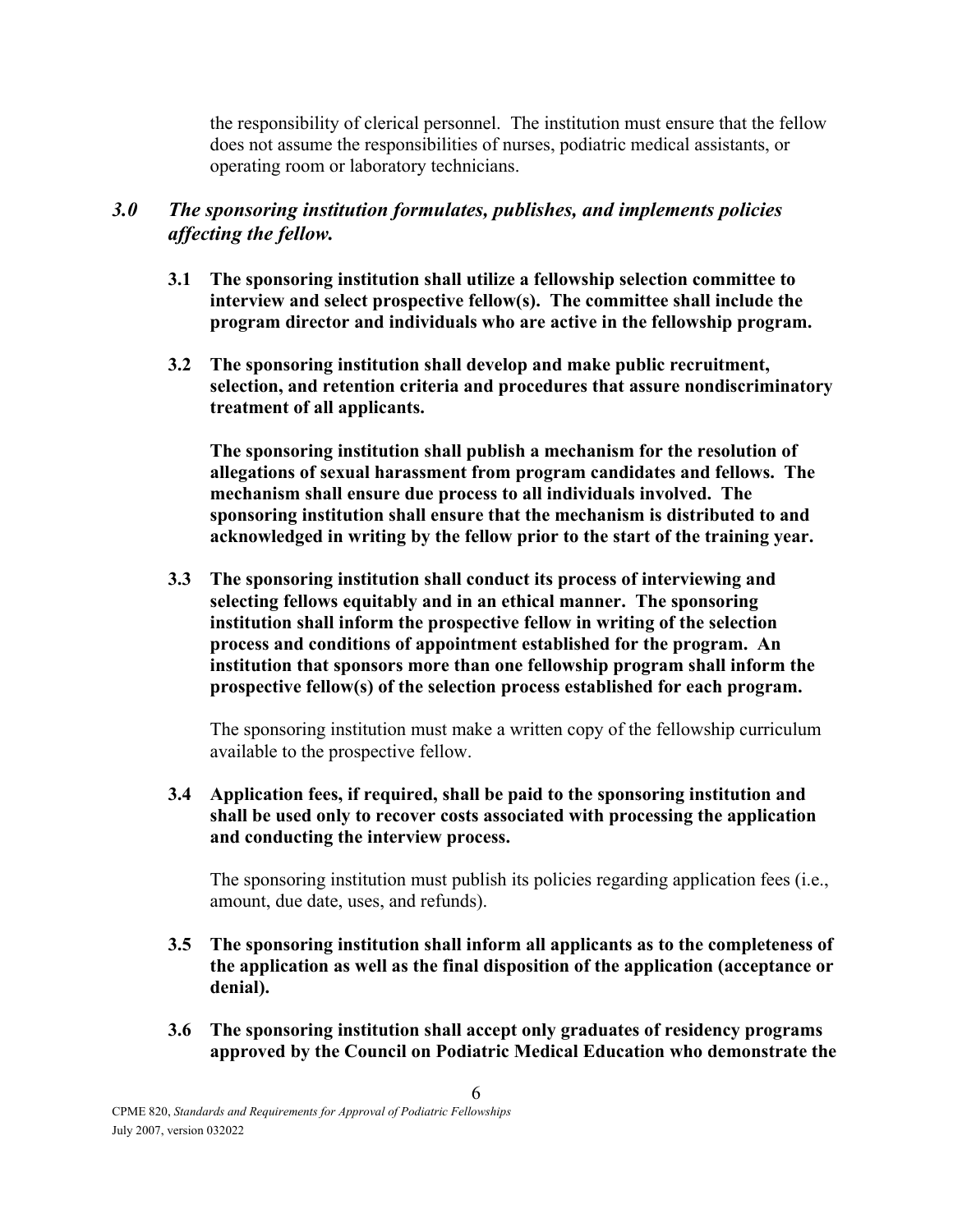**levels of knowledge, skills, and attitudes requisite for advanced training.**

**3.7 The sponsoring institution shall provide the fellow a written contract or letter of appointment. The sponsoring institution shall state in the contract or letter the amount of the fellow stipend to be paid for the entire training year. The contract or letter shall be signed and dated by the chief administrative officer or appropriate senior administrative officer of the institution and the fellow.** 

When a letter of appointment is utilized, a confirmation of acceptance must be put in writing by the prospective fellow and forwarded to the chief administrative officer or appropriate senior administrative officer. In the case of a co-sponsored program, the contract or letter of appointment must be signed and dated by the chief administrative officer of each co-sponsoring institution or appropriate senior administrative officer of each institution and the fellow.

#### **3.8 The sponsoring institution shall include or reference the following items in the contract or letter of appointment:**

#### **a. fellow duties and hours of work.**

The sponsoring institution must prohibit fellow participation in any outside activities that could adversely affect the fellow's ability to function in the training program.

While the Council does not define what constitutes inappropriate outside activities that could have a detrimental effect on the fellow's ability to function, the program director is expected to evaluate any external employment that may impede, either physically or mentally, the capability of the fellow to participate effectively in the program.

A fellow may function as a member of the attending staff in certain clinical situations that are defined by the program and sponsoring institution.

#### **b. duration of the agreement.**

#### **c. health insurance benefits.**

The sponsoring institution must provide health insurance coverage for the fellow for the duration of the training program. The fellow's health insurance coverage must be at least equivalent to that afforded other postgraduate trainees at the same level of training.

#### **d. professional, family, and sick leave benefits.**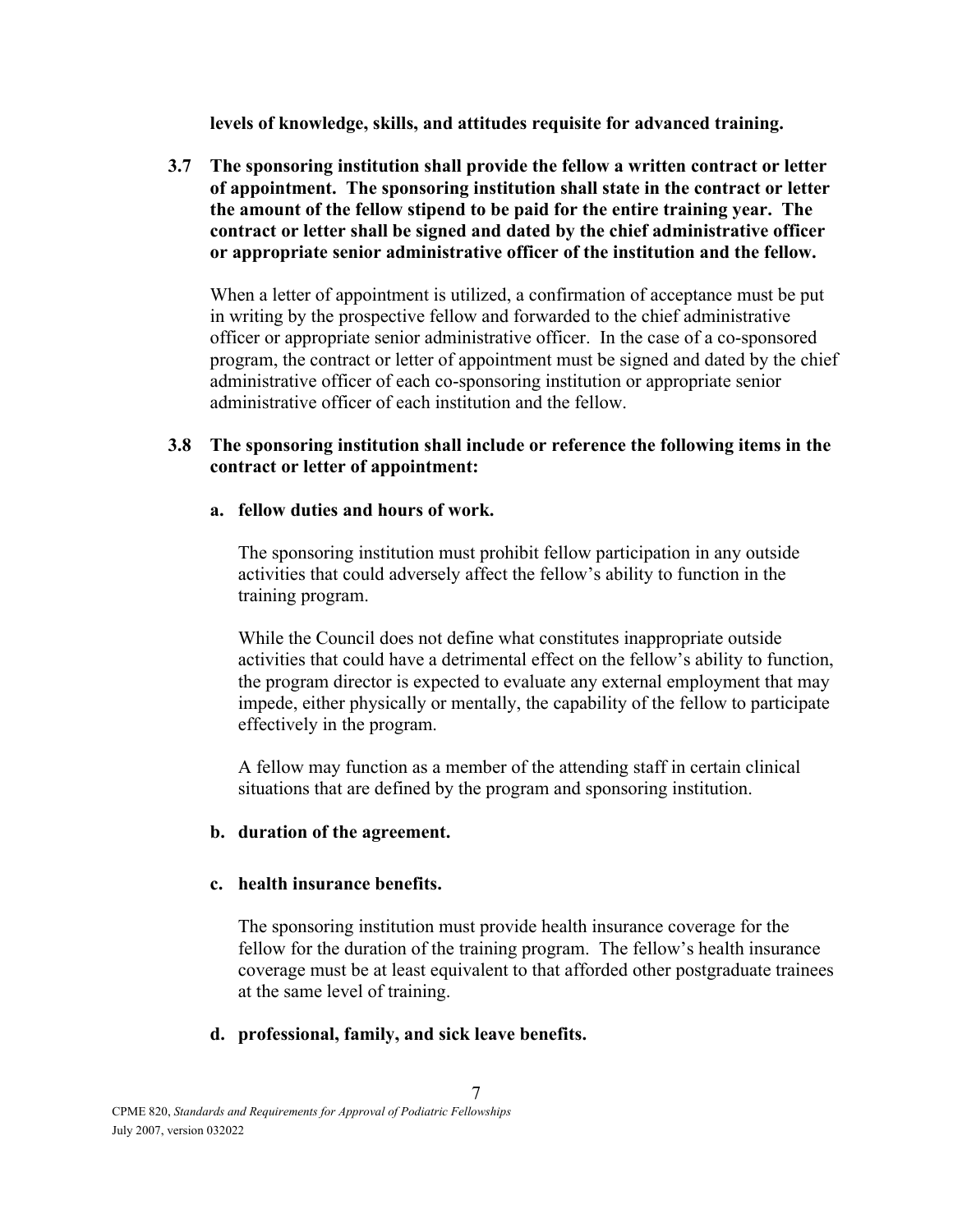The fellow's leave benefits must be at least equivalent to those afforded other postgraduate trainees at the same level of training.

#### **e. leave of absence.**

The sponsoring institution must establish a policy pertaining to leave of absence or other interruption of the fellow's designated training period. In accordance with applicable laws, the policy must address continuation of pay and benefits and the effect of the leave of absence on meeting the requirements for completion of the fellowship.

#### **f. professional liability insurance coverage.**

The sponsoring institution must provide professional liability insurance for the fellow that is effective when training commences and continues for the duration of the training program. This insurance must cover all training experiences at all training sites and must provide protection against awards from claims reported or filed after the completion of training if the alleged acts or omissions of the fellow were within the scope of the fellowship. The sponsoring institution must provide the fellow proof of coverage.

- **g. other benefits if provided (e.g., meals, uniforms, vacation policy, housing provisions, payment of dues for membership in professional organizations, and disability insurance benefits).**
- **3.9 The sponsoring institution shall ensure that the following written policies and mechanisms are distributed to and acknowledged in writing by the fellow prior to the start of the training year and following any written revisions to these policies and mechanisms.**
	- **a. the mechanism of appeal.**

The sponsoring institution must establish a written mechanism of appeal that ensures due process for the fellow and the sponsoring institution, should there be a dispute between the parties. Any individual possessing a conflict of interest related to the dispute, including the program director, must be excluded from all levels of the appeal process.

#### **b. the remediation methods established to address instances of unsatisfactory fellow performance.**

The sponsoring institution must establish remediation methods to address instances of unsatisfactory fellow performance (academic and/or attitudinal). Remediation methods may include requiring that the fellow repeat particular training experiences, spend additional hours in a clinic, or complete additional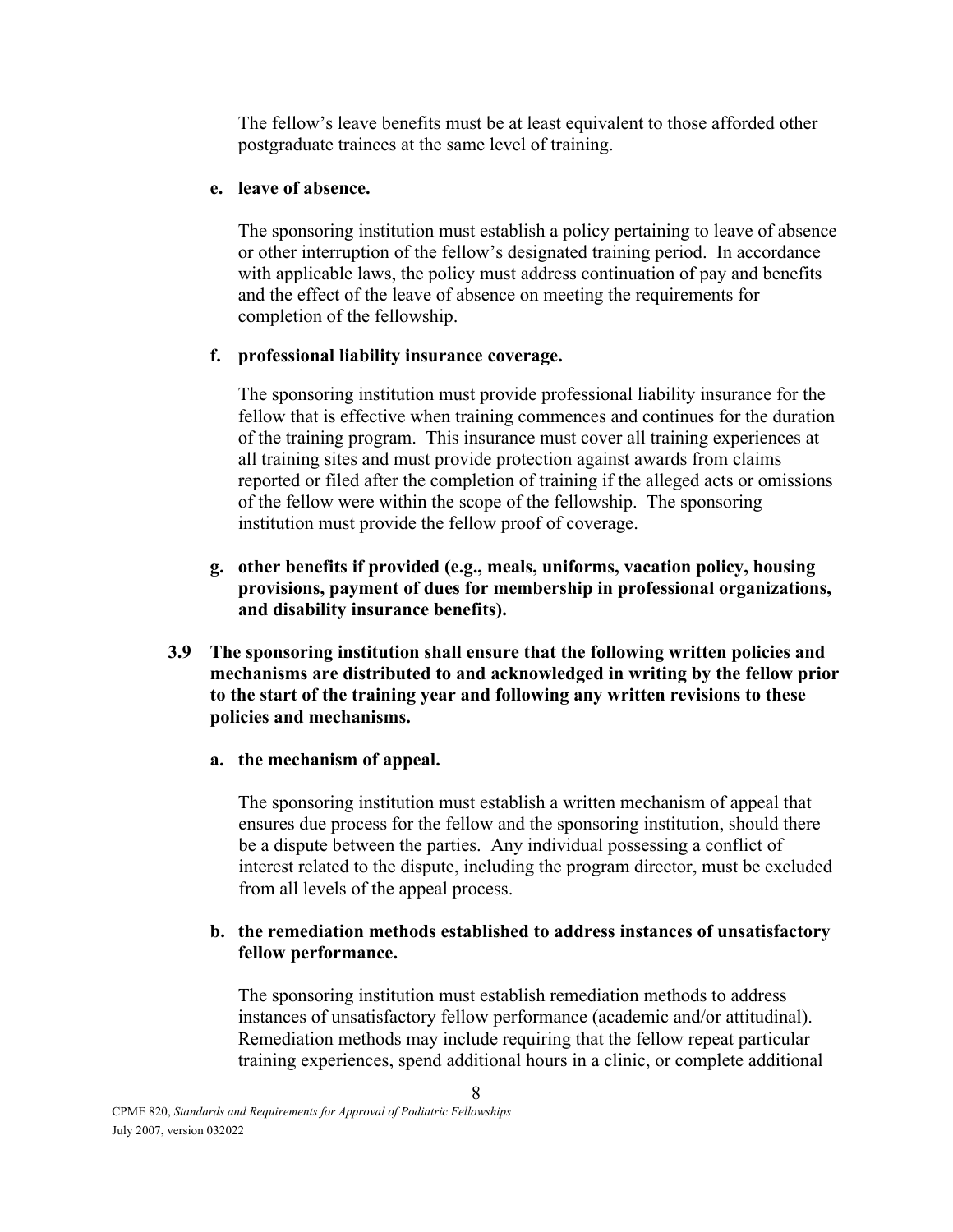assigned reading to facilitate achievement of the stated objectives of the curriculum. Remediation should be completed no later than three months beyond the normal length of the fellowship.

**c. the rules and regulations for the conduct of the fellow.**

#### **3.10 The sponsoring institution shall provide the fellow a certificate verifying satisfactory completion of training requirements. The certificate shall specify the type of fellowship afforded the fellow.**

The certificate must indicate that the fellowship program is approved by the Council on Podiatric Medical Education. The sponsoring institution may identify on the certificate any other institution(s) that have contributed significantly to the training of the fellow.

#### **3.11 The sponsoring institution shall ensure that the fellowship program is established and conducted in an ethical manner.**

The conduct of the fellowship must focus upon the educational development of the fellow rather than on service responsibility to individual faculty members.

### *4.0 The sponsoring institution reports to the Council on Podiatric Medical Education regarding the conduct of the fellowship program in a timely manner and at least annually.*

- **4.1 The sponsoring institution shall report annually to the Council office on institutional data, fellows completing training, fellows selected for training, changes in the curriculum, and other information that may be requested by the Council and/or the Joint Residency Review Committee.**
- **4.2 The sponsoring institution shall inform the Council in writing within 30 calendar days of substantive changes in the program.**

The sponsoring institution must inform the Council of changes in areas including, but not limited to, sponsorship, appointment of a new program director, affiliated training sites, and curriculum.

**4.3 The sponsoring institution shall provide the Council office copies of its correspondence to current and prospective fellows informing them of denial of eligibility for initial on-site evaluation, probation, administrative probation, withholding of provisional approval, withdrawal of approval, denial of an increase in positions, or voluntary termination of the program.**

The institution must submit either the fellow's written acknowledgment of the status of the program or verifiable documentation of fellow receipt of the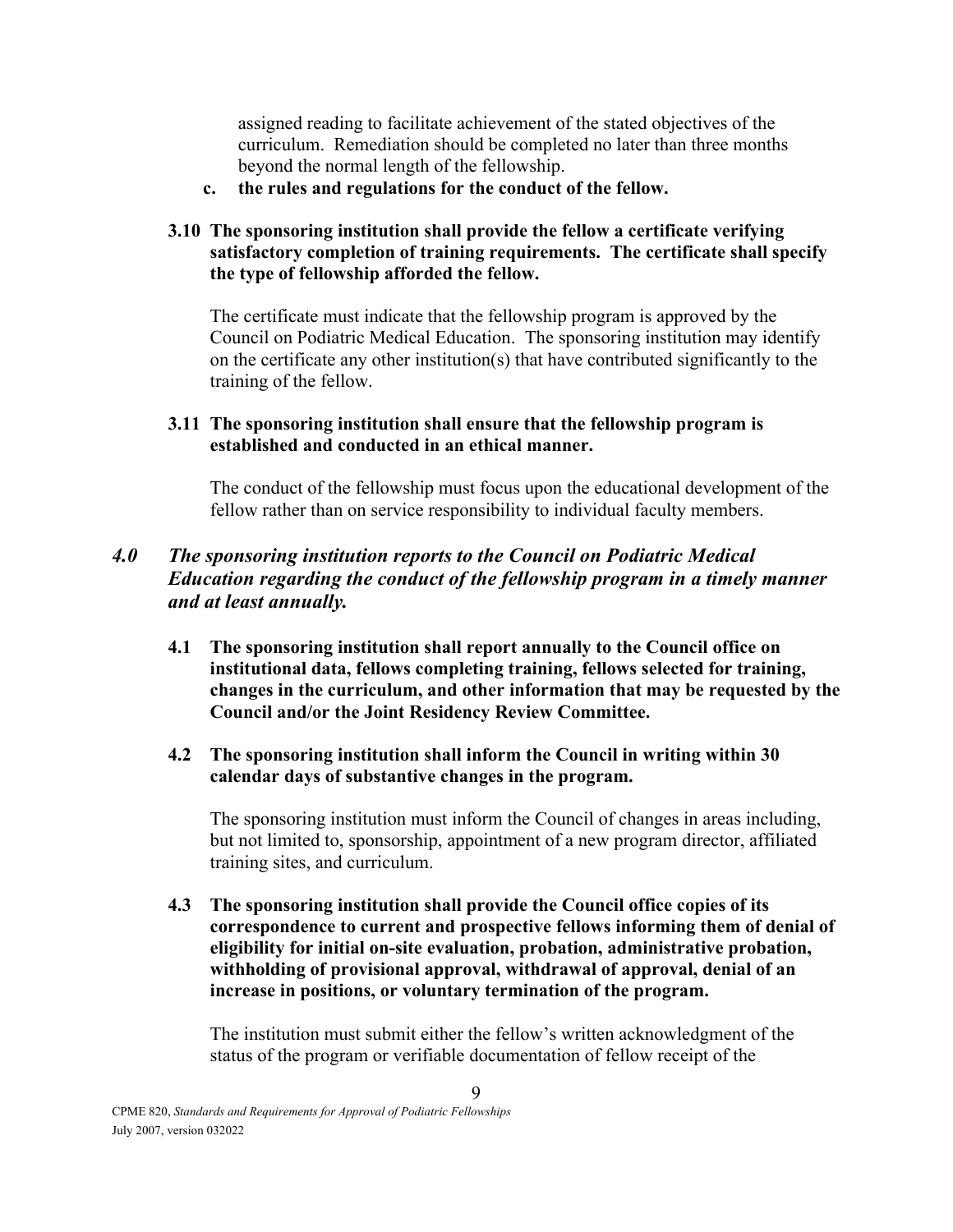institution's letter (i.e., signed copies of return receipts for certified mail). These materials must be received in the Council office within 50 calendar days of the director's receipt of the letter informing the institution of the action taken by the Joint Residency Review Committee or the Council on Podiatric Medical Education.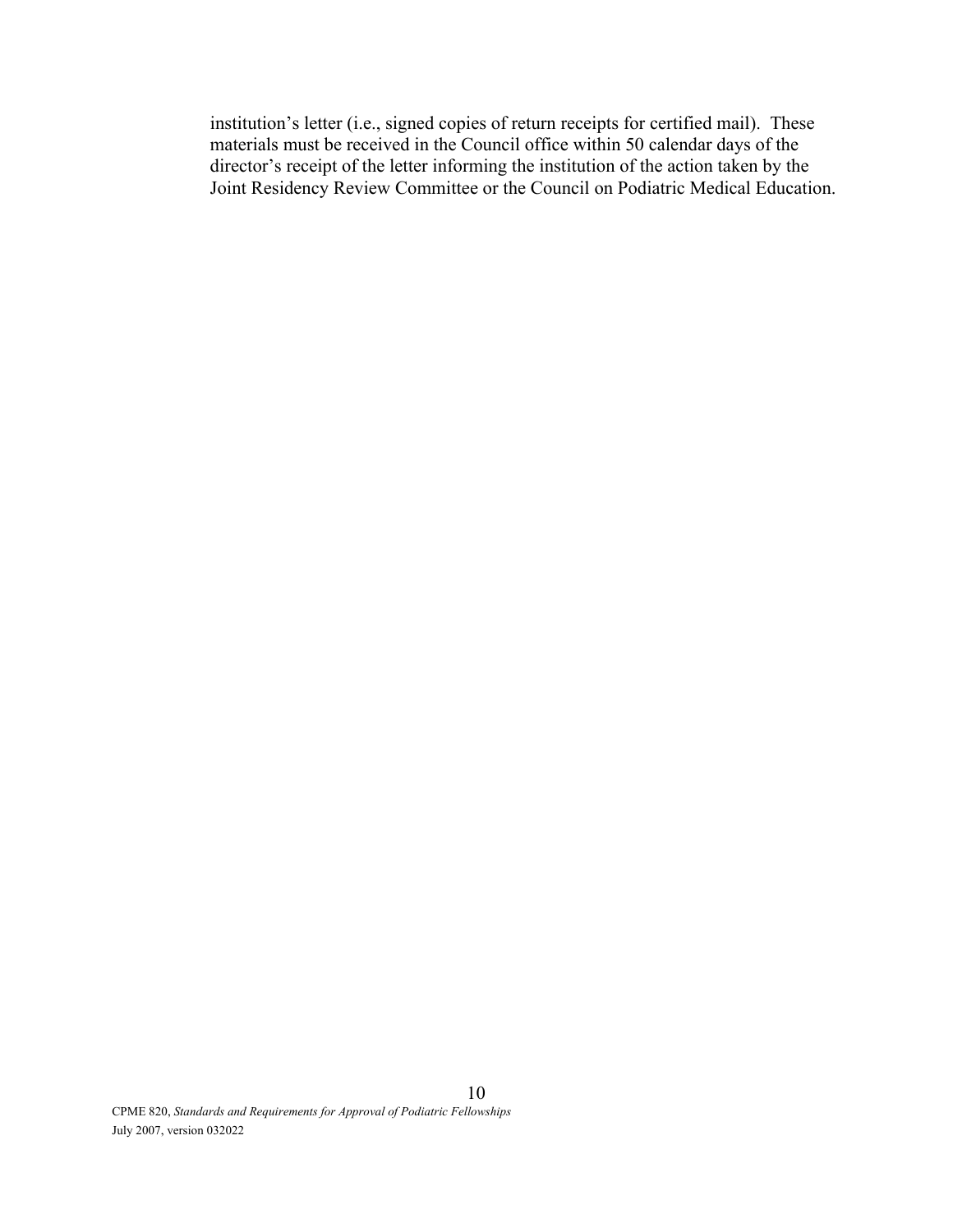# **PROGRAM STANDARDS AND REQUIREMENTS**

### *5.0 The program has a well-defined administrative organization with clear lines of authority and a qualified faculty.*

#### **5.1 The sponsoring institution shall designate one individual as fellowship program director to serve as administrator of the fellowship program. The program director shall be provided proper authority by the sponsoring institution to fulfill the responsibilities required of the position.**

Because of the potential of creating confusion in the leadership and direction of the program, co-directorship is specifically prohibited; however, the program director may appoint an assistant director to assist in administration of the fellowship. A fellowship training committee also may be established to assist the program director in the administration of the fellowship.

The sponsoring institution should provide an orientation when the program director is new to this position. A consultant may be utilized to present or participate in this orientation.

The sponsoring institution should provide compensation to the program director.

#### **5.2 The program director shall possess appropriate clinical, administrative, and teaching qualifications for implementing the program and achieving stated goals and objectives.**

The program director must be either certified in an appropriate specialty area or possess suitable equivalent qualifications.

**5.3 The program director shall be responsible for the administration of the fellowship in all participating institutions. The program director shall be able to devote sufficient time to fulfill the responsibilities required of the position. When a program trains more than one fellow, the program director shall ensure that fellows receive equitable training experiences.**

The director is responsible for maintenance of records related to the educational program, communication with the Joint Residency Review Committee and Council on Podiatric Medical Education, scheduling of training experiences, instruction, supervision, evaluation of the fellow, periodic review and revision of curriculum content, and program self-assessment.

The director must not delegate to the fellow maintenance of records related to the educational program, communication with the Joint Residency Review Committee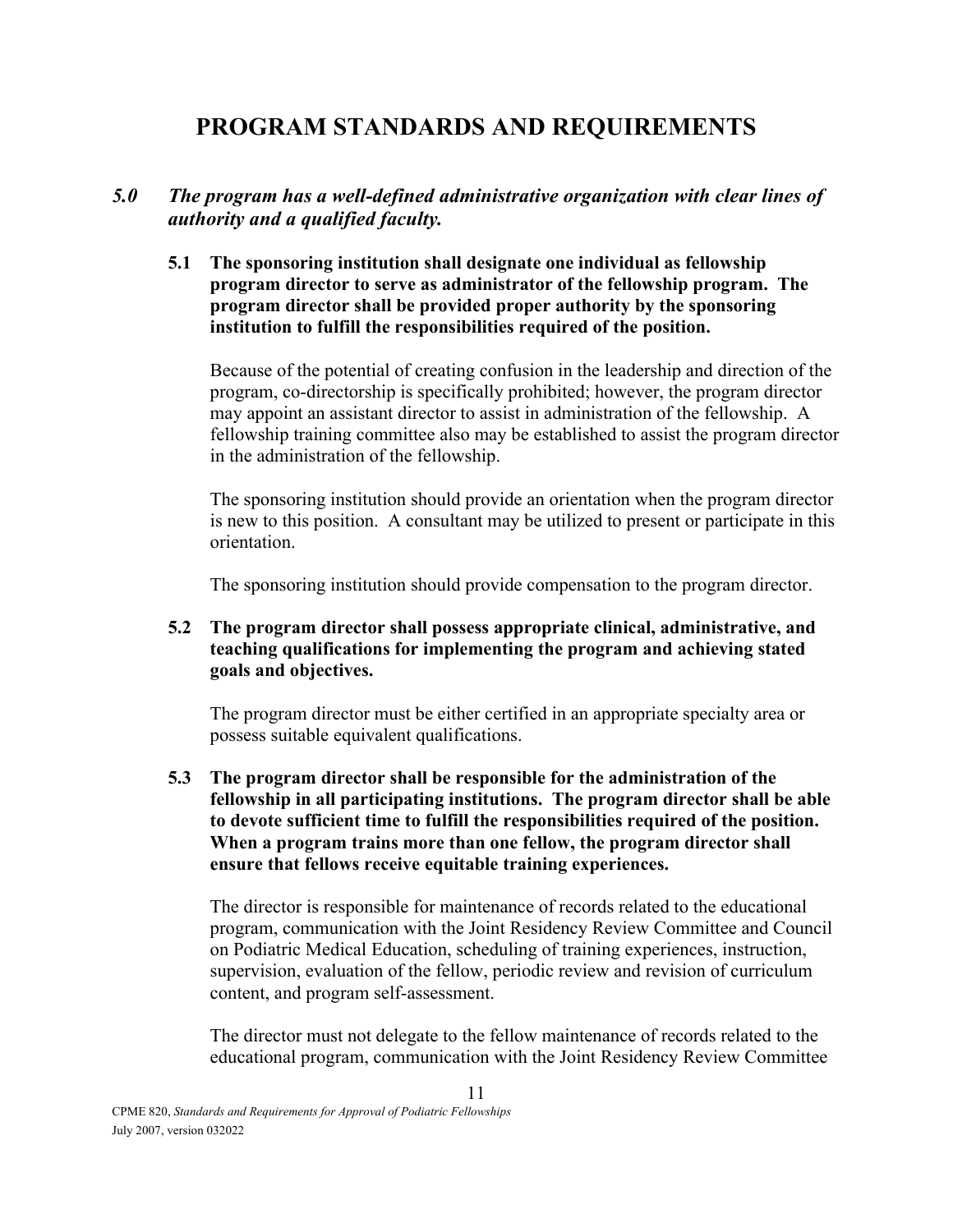and Council on Podiatric Medical Education, scheduling of training experiences, instruction, supervision, evaluation of the fellow, periodic review and revision of curriculum content, and program self-assessment.

The program director ensures fellow participation in educational experiences and didactic experiences (e.g., lectures, journal club, conferences, and seminars).

#### **5.4 The program director shall participate at least annually in faculty development activities (i.e., administrative, organizational, teaching, and/or research skills for postgraduate training programs).**

The faculty development activities should be approved as continuing education programs by the Council on Podiatric Medical Education or another appropriate agency.

#### **5.5 The fellowship program shall have a sufficient complement of podiatric and non-podiatric medical faculty to implement program objectives and to supervise and evaluate the fellow.**

The complement of faculty should relate to the number of fellows, institutional type and size, organization and capabilities of the services through which the fellow rotates, and training experiences offered outside the sponsoring institution.

#### **5.6 Podiatric and non-podiatric medical faculty members shall be qualified by education, training, experience, and current clinical competence in the subject matter for which they are responsible.**

Faculty members should participate in faculty development activities to improve teaching, research, and evaluation skills.

#### **5.7 Faculty members with major responsibility for teaching the fellow shall be fully aware of program goals and objectives and shall be willing to contribute the necessary time and effort to the program.**

Faculty members take an active role in the presentation of seminars, lectures, conferences, journal clubs, and other didactic activities. Faculty members supervise and evaluate the fellow in clinical sessions and assume responsibility for the quality of care provided by the fellow during the clinical sessions that they supervise. Faculty members also discuss patient evaluation, treatment planning, patient management, complications, and outcomes of all cases with the fellow and review records of patients assigned to the fellow to ensure the accuracy and completeness of these records.

#### *6.0 The program has appropriate goals and objectives that are comprehensive in*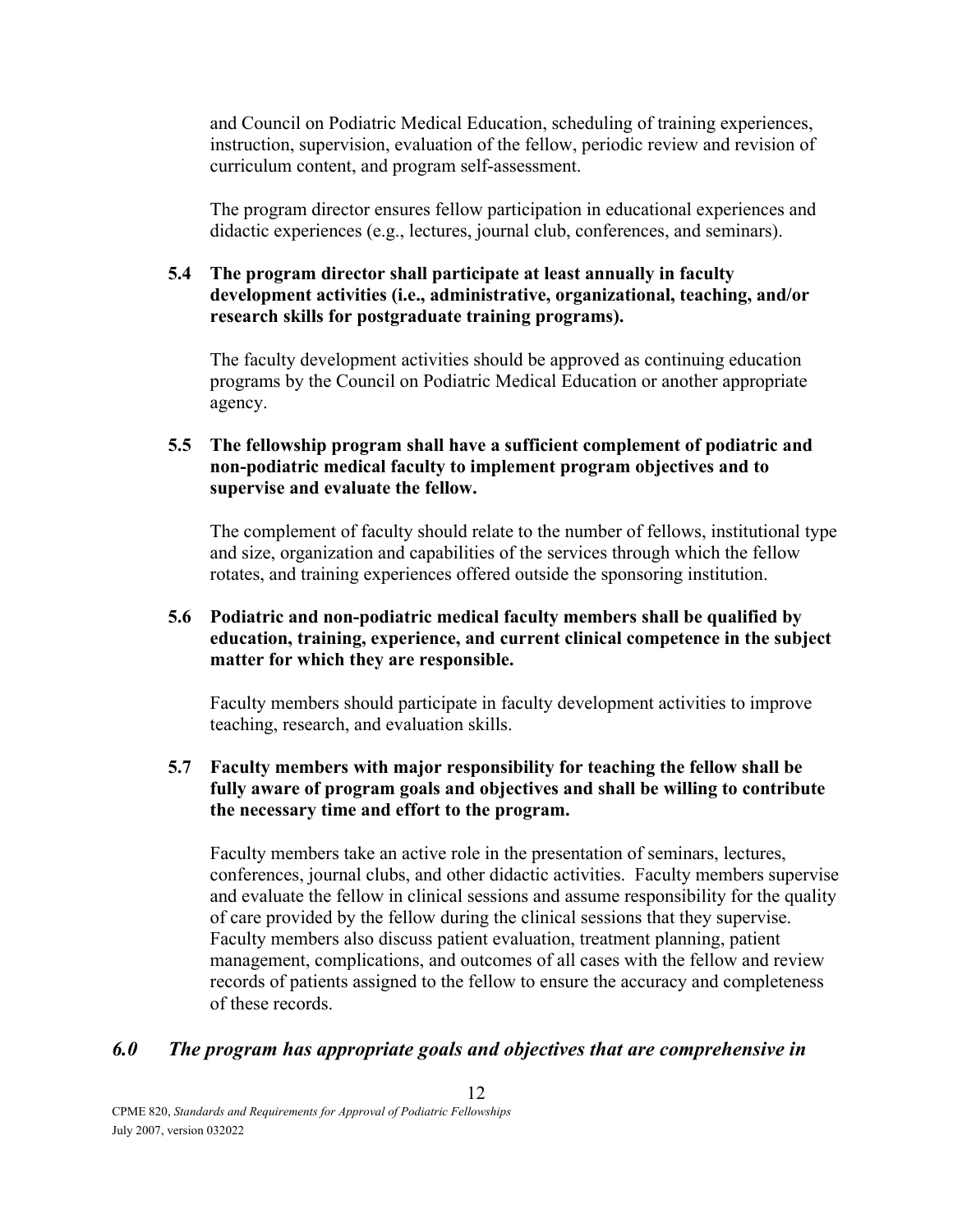*addressing the body of scientific knowledge underlying the fellowship and from which a curriculum of at least 12 months duration is derived and implemented. Curricular components of the program demonstrate consistency with the stated goals and objectives to impart specific knowledge and values and develop specific skills to produce highly trained professionals to continue the search for innovative and improved methods ways to prevent disease, promote health, and more effectively manage foot and ankle pathology.* 

**6.1 The fellowship program shall provide advanced education to allow the fellow to acquire special expertise related to the field of podiatric medicine beyond the level of training in the applicable approved prerequisite podiatric residency program.**

Fellowship education consists of academic and/or technical components. The academic component must emphasize a scholarly approach to clinical problem solving, self-directed study, development of analytic skills and surgical/treatment judgment, and research. The technical component ensures the ability of the fellow to perform skillfully the procedures and/or treatment plans required by the program.

#### **6.2 When podiatric residents and fellows are being educated in the same institution, the fellowship and residency curricula shall not adversely affect each other.**

If the institution appoints different individuals to the positions, the residency director and the fellowship director must jointly prepare a written agreement specifying the educational relationship between the residency and fellowship programs, the roles of the residency and fellowship directors in determining the educational program of residents and fellows, and the roles of the residents and fellows in developing analytic skills and surgical/medical treatment judgment.

#### **6.3 The goals and objectives of the fellowship shall be developed in conjunction with appropriate individuals involved in the training program.**

In developing the curriculum, the program director consults with service chiefs/ instructors to determine realistic objectives for each podiatric and non-podiatric medical educational experience. Members of the administrative staff and the office of medical education of the sponsoring institution may be involved in the development of goals and objectives.

#### **6.4 The program shall have clearly stated goals that are appropriate for the fellowship and consistent with the expectations of the profession and the public.**

13

Goals are those long-range purposes that provide direction and philosophy for the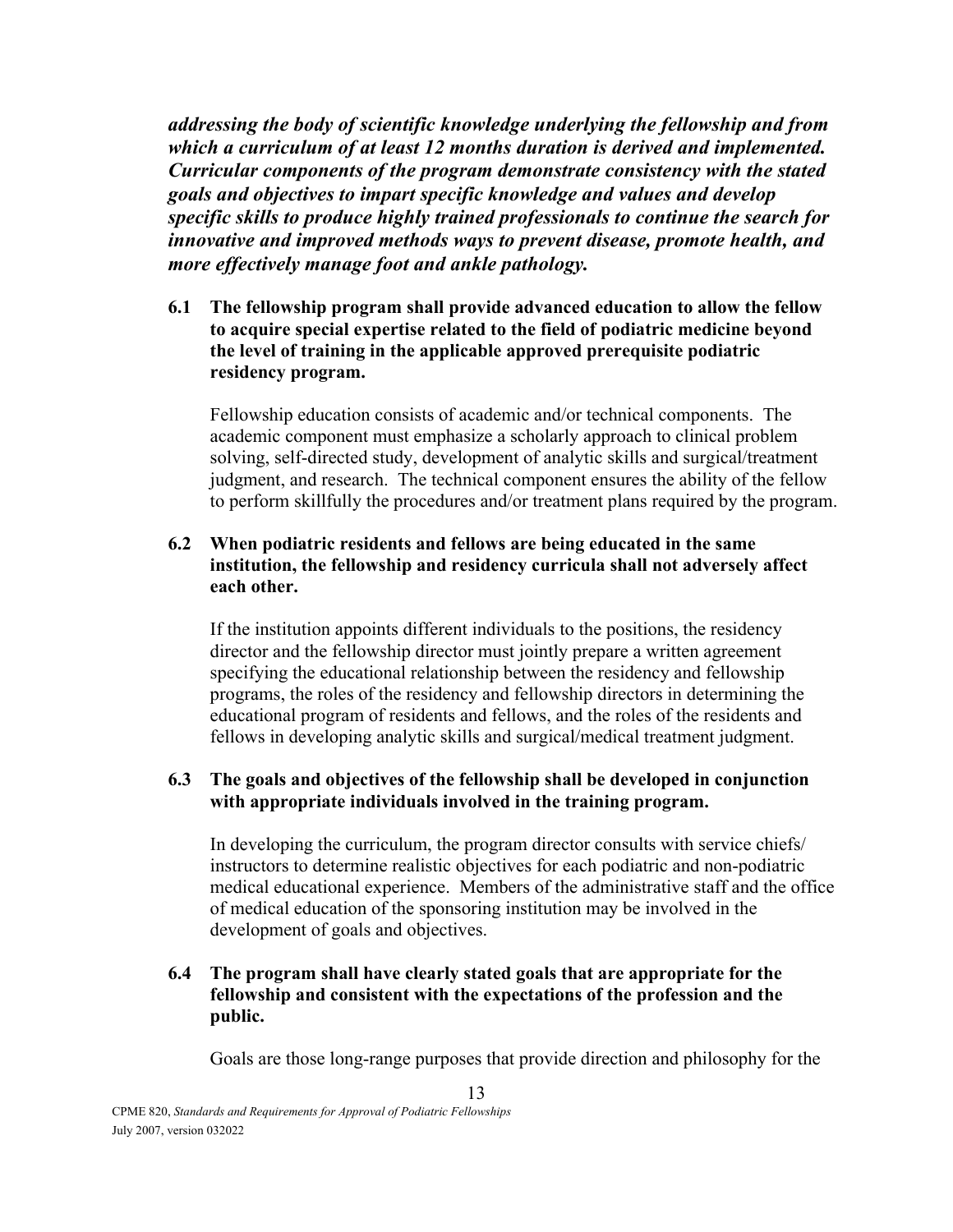program. Goals define those end results or outcomes to be achieved based on available resources and, taken collectively, constitute a realistic overall mission for the fellowship, consistent with the expectations of the profession and the public. Goals are distinct from objectives. A clear statement of goals provides a basis for the development of objectives for all aspects of the program.

**6.5 The program shall have clearly stated learning objectives that are appropriate for educational experiences provided in the fellowship. Learning objectives shall be statements that describe the knowledge, skills, and attitudes that the fellow is expected to acquire during training.**

Objectives are short-term conditions to be achieved within a given period of time and provide measurable evidence of progress toward the achievement of the goals of the program. Objectives are brief statements of accomplishments expected to be realized and attained by the fellow in the various educational experiences through departments and services of the sponsoring institution and through other affiliated facilities. Objectives reflect resources available for fellowship training at the sponsoring institution and affiliated institutions.

A prescribed set of clinical and/or didactic learning activities or tasks should accompany each objective to facilitate achievement of that objective by the fellow.

- **6.6 The goals and objectives shall focus upon the educational development of the fellow and shall not place undue emphasis on service responsibility to individual faculty members.**
- **6.7 The goals and objectives of the fellowship shall be distributed at the beginning of the training year to all individuals involved in the training program including fellows, teaching staff, and administrative staff.**

Prospective fellows are afforded the opportunity to review the goals and objectives of the program.

**6.8 The program shall establish and publish at the beginning of the training year a formal schedule of educational experiences to be afforded the fellow.**

The formal schedule reflects the experiences provided the fellow at all training sites. The schedule is reviewed and modified as needed to ensure an appropriate sequencing of training experiences for the fellow consistent with the curriculum. Unless extenuating circumstances are present, the training period should be continuous and uninterrupted.

**6.9 Didactic activities that complement and supplement the curriculum shall be available at least weekly.**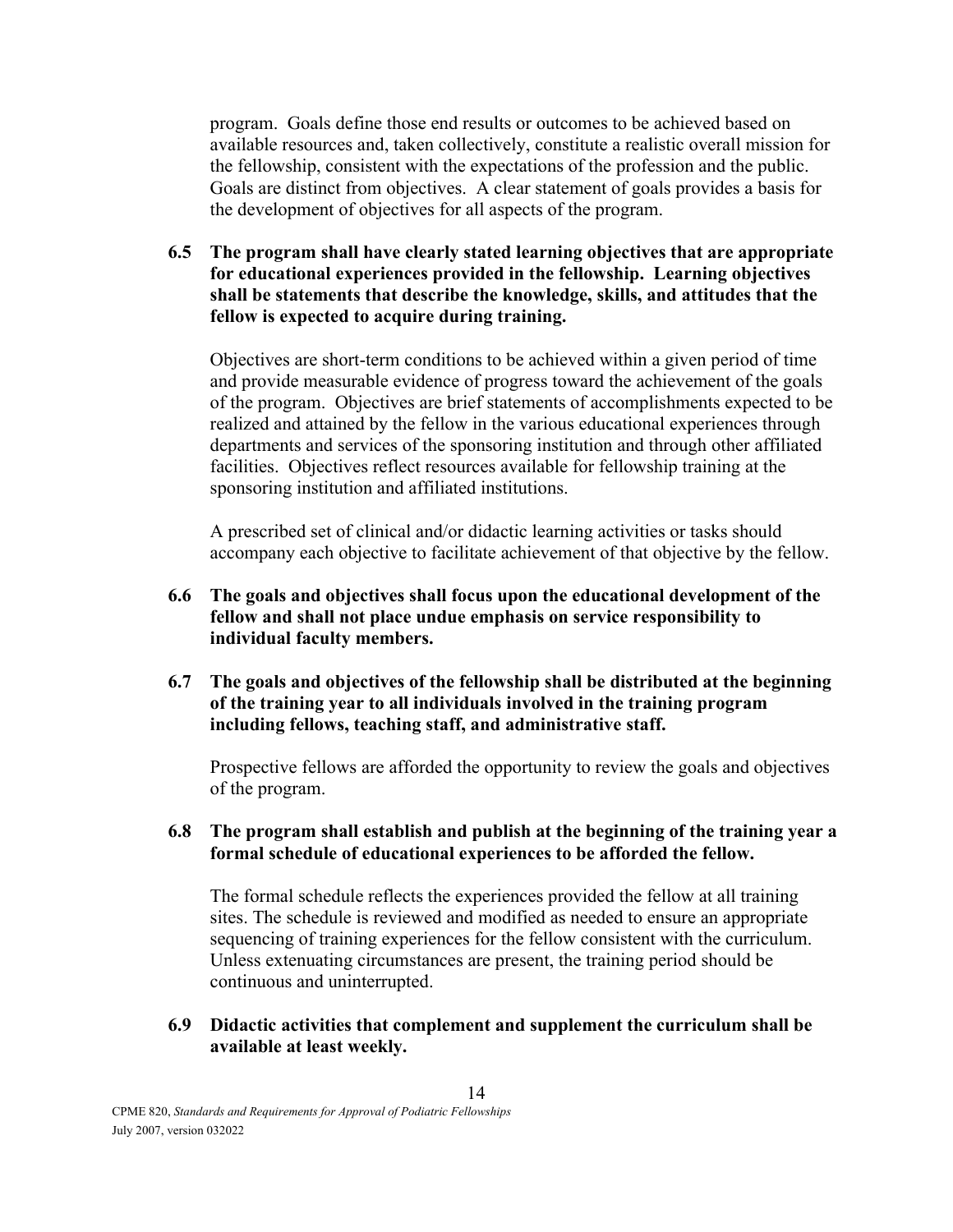Didactic activities must be provided in a variety of formats. These formats may include lectures, clinical pathology conferences, morbidity and mortality conferences, cadaver dissections, tumor conferences, informal lectures, teaching rounds, continuing education activities, instructional media, and structured independent study.

Informal lectures and teaching rounds should be provided to complement the formal didactic program. Other activities such as computer-assisted instruction, video and audio tapes, and continuing medical education seminars on closed circuit television may supplement the formal didactic program.

**6.10 A journal club and/or research seminars shall be organized for the purpose of ensuring the fellow can interpret research studies. The activities shall include participation of the faculty and the fellow and be conducted at least monthly.**

#### **6.11 The fellow shall be afforded opportunity to participate in research or other scholarly activities, and the fellow shall participate in such scholarly activities.**

The fellow must participate in basic and/or clinical hypothesis-based research. The fellow must learn to design, implement, and interpret research studies under supervision by qualified faculty. The fellow must be afforded the time and facilities for research activities.

#### **6.12 The sponsoring institution shall require that the fellow maintains an activity log appropriate for the type of fellowship. The log shall be submitted at least quarterly to the program director for review, evaluation, and verification. The activity log shall document the fellow's educational experiences.**

The activity log may include information regarding didactic experiences including lectures, journal club, research seminars, clinical experiences, patient interactions, interesting clinical observations, pathologies emergency room activity, and/or surgical procedures.

To document surgical training, programs are encouraged to utilize JRRC 671, *Clinical Report Log*, and JRRC 681, *Summary Sheet*.

### *7.0 The fellowship program conducts appropriate evaluation, remediation and self-assessment processes.*

**7.1 Upon completion of each training experience (e.g., clinical education, research project), the fellow shall be evaluated in writing by the instructor responsible for providing training. An evaluation form shall be used to document attainment of the stated objectives of each educational experience and completion of the research project. Evaluation of the fellow's performance in ongoing experiences shall be conducted at least quarterly.**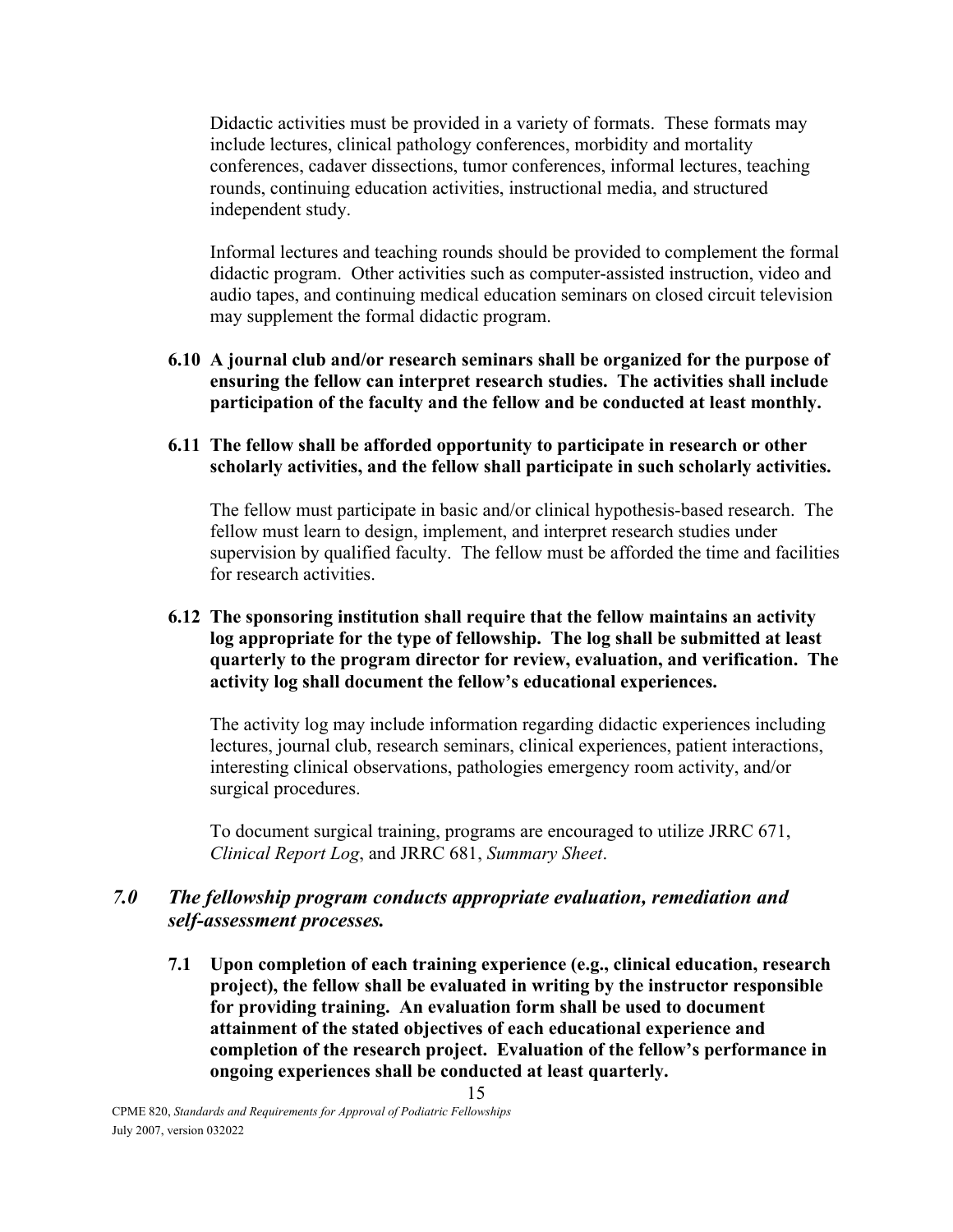The written evaluation also may include assessment of the fellow in areas such as communication skills, professional behavior, attitudes, and initiative. Intermittent evaluation is encouraged during all educational experiences. Information from patients and/or peers having direct contact with the fellow may contribute to the evaluations.

The evaluations must be written or completed in an electronic format. The evaluation instrument must indicate the dates covered and must be validated by the faculty member, the fellow, and the program director. The instrument may include evaluation of the fellow in areas such as communication skills, professional behavior, attitudes, and initiative. The timing of the evaluation for each educational experience must allow sufficient opportunity for remediation.

#### **7.2 The program director, faculty, and fellow(s) shall conduct an annual selfassessment of the program's resources and curriculum. Information resulting from this annual review shall be used in improving the program.**

The review must include evaluation of the program's compliance with the current standards and requirements of the Council, the fellow's formal evaluation of the program, and the director's formal evaluation of the faculty.

The review should assess the relationship between the fellowship and any podiatric residency program conducted at the sponsoring institution in order to assure the integrity of each. The review must determine the extent to which the objectives are being achieved, whether all those involved understand the objectives, and whether resources need to be enhanced, modified, or reallocated to assure that the objectives can be achieved. The review also must determine the extent to which didactic activities complement and supplement the curriculum.

Upon completion of each educational experience, the fellow should provide the program director a written evaluation of the experience. Upon completion of fellowship training, the fellow should meet with the program director to evaluate the training program as a whole. The fellow's evaluation should include comments regarding patient diversity and volume, quality of teaching, clinical, and research supervision, level of participation in patient care, whether appropriate feedback was provided by faculty members, and overall impression of the educational experience.

The fellow's evaluation may be utilized to assess and improve the effectiveness of the program in areas such as appropriateness of goals and objectives, strengths and weaknesses of the program, coordination of didactic and clinical experiences, and effectiveness of the podiatric and non-podiatric medical faculty.

To enhance the effectiveness of the review process, the program director should ensure that appropriate individuals are involved. The review process should include